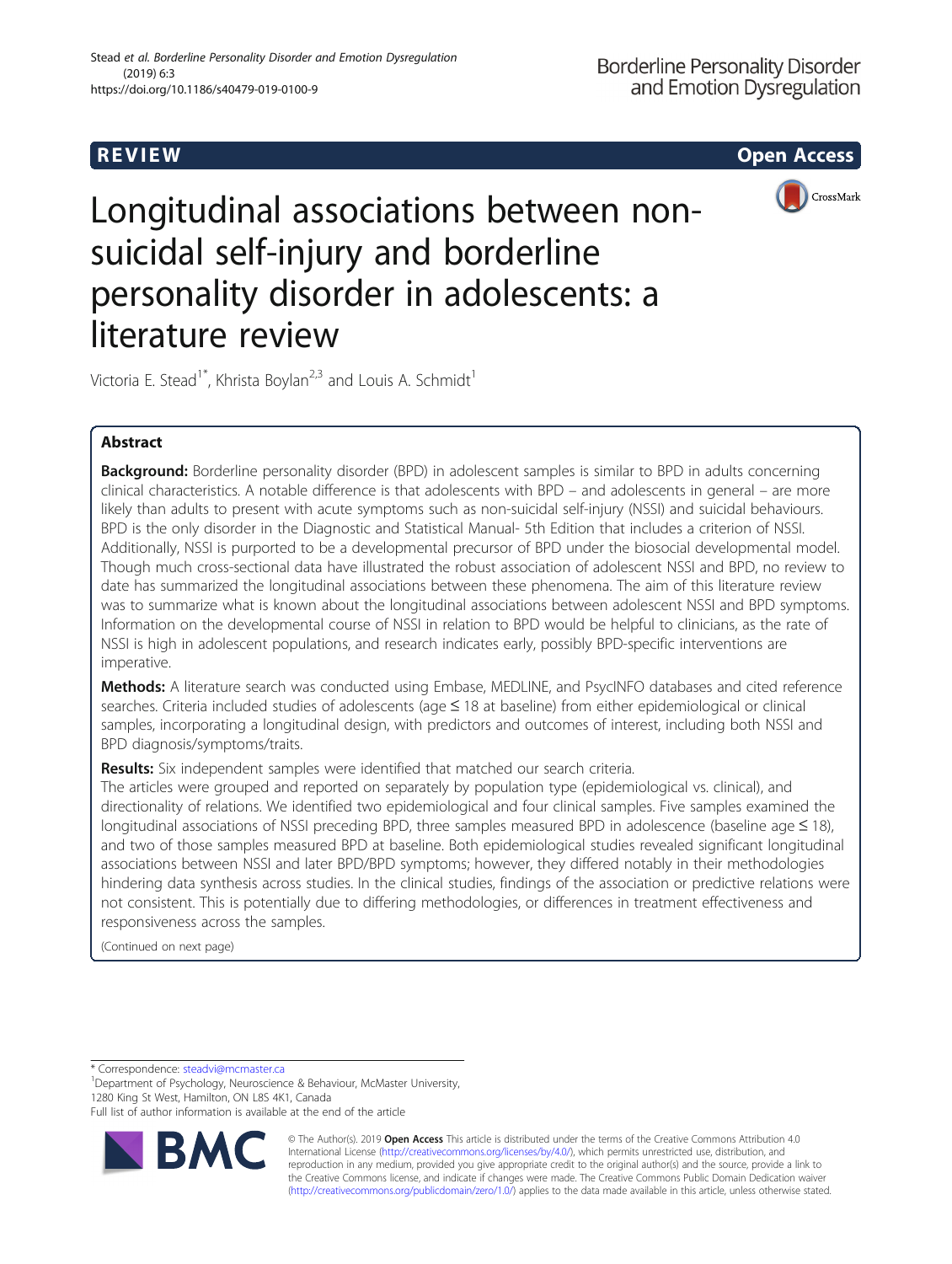## (Continued from previous page)

**Conclusions:** This review highlights the paucity of data that are available examining the longitudinal association between NSSI and BPD within adolescent samples. Thus, it is not possible to reliably comment on how NSSI and BPD are related over time. Future studies will benefit from the measurement of BPD symptoms in very early adolescence, and concurrent measurement of NSSI as well as other forms of suicidal behaviours across adolescence.

Keywords: Borderline personality disorder, Non-suicidal self-injury, Longitudinal, Adolescents

## Introduction

Borderline personality disorder (BPD) is a debilitating mental health disorder characterized by patterns of instability and dysfunction across emotional, behavioural, cognitive, and interpersonal domains. BPD in adolescent samples is similar to BPD in adults concerning prevalence, symptom manifestation and course  $[1-5]$  $[1-5]$  $[1-5]$  $[1-5]$  $[1-5]$ . A notable difference, however, is that adolescents with BPD are more likely than adults to present with "acute" BPD symptomatology, such as suicidal ideation, impulsive behaviours, and recurrent non-suicidal self-injury (NSSI), characterized as the deliberate self-inflicted damage and pain to one's body tissues that is not socially sanctioned and is without suicidal intent [\[3,](#page-10-0) [6](#page-10-0)]. Furthermore, the NSSI/suicidal behaviours criterion is the most frequently met diagnostic criterion in adolescent BPD samples [\[3](#page-10-0), [7](#page-10-0)–[10](#page-10-0)]. Of particular interest to this study, BPD is the only disorder in the Diagnostic and Statistical Manual- 5th Edition [DSM-5] that includes a criterion of NSSI [\[11\]](#page-10-0).

## Developmental issues

Research suggests that BPD symptoms peak in late adolescence around 14 to 17 years of age  $[12]$  $[12]$ . It is also during this time that self-injury, irrespective of intent, is widely prevalent and has become a major health concern with rates of NSSI ranging from 13 to 28% in community samples, and as high as 68 to 80% in inpatient samples [\[13](#page-10-0)–[15\]](#page-10-0). We also know from previous cross-sectional studies with adolescents that NSSI and BPD are associated, and this seems to be a robust finding in both clinical [[16](#page-10-0)–[20](#page-10-0)] and community samples [[21](#page-10-0)–[23](#page-10-0)]. More specifically, research has illustrated that BPD symptoms have been shown to be associated with earlier age of onset [\[10](#page-10-0), [23](#page-10-0)], greater frequency of NSSI [[19\]](#page-10-0), and with repeated versus single NSSI episodes [\[20](#page-10-0)]. A recent study showed that 95% of previously hospitalized adolescents with BPD reported engaging in self-injury, with 54% engaging in at least 50 episodes [[18\]](#page-10-0). Though there is a strong association between NSSI and BPD, and a high frequency of NSSI in clinical settings, it is recognized that NSSI can occur in individuals who do not have BPD [[15,](#page-10-0) [20,](#page-10-0) [24\]](#page-10-0).

Though research has confirmed the reliability and validity of a BPD construct in adolescents, it is not regularly made in clinical settings. This is often due to various beliefs held by clinicians about the development of BPD  $[4, 12, 24-27]$  $[4, 12, 24-27]$  $[4, 12, 24-27]$  $[4, 12, 24-27]$  $[4, 12, 24-27]$  $[4, 12, 24-27]$  $[4, 12, 24-27]$  $[4, 12, 24-27]$  $[4, 12, 24-27]$ . One of the deterrents of making a diagnosis of BPD in adolescents, even in clinical settings where the prevalence of BPD is high, is uncertainty about differential diagnosis. This could be inflated due to high rates of NSSI in these settings [[24,](#page-10-0) [27](#page-10-0)].

NSSI is purported to be a developmental precursor of BPD pathology under the biosocial developmental model [[16,](#page-10-0) [26,](#page-10-0) [28](#page-10-0)–[30](#page-10-0)]. Though previous pivotal studies have mainly focused on the cross-sectional associations of NSSI and BPD in adolescent samples [[16](#page-10-0)–[23](#page-10-0), [30](#page-10-0)], longitudinal associations between NSSI and suicide attempts to other mental disorders in adolescents [\[8,](#page-10-0) [31](#page-10-0), [32](#page-10-0)], adulthood-spanned BPD samples or retrospective adult data [\[7](#page-10-0), [10\]](#page-10-0), and longitudinal assessment of suicidal behaviours to BPD [[24](#page-10-0), [33](#page-10-0)–[36\]](#page-10-0). Thus, NSSI as a developmental precursor of BPD, which requires longitudinal assessment of at least two time points, remains largely underexamined [[3](#page-10-0), [7,](#page-10-0) [18](#page-10-0), [26](#page-10-0), [37](#page-10-0), [38\]](#page-10-0).

## Rationale for the study

As illustrated above, there is an abundance of research on the development of BPD, yet there is still a gap in the literature assessing the developmental precursors of BPD, particularly as described in the biosocial developmental model [\[18](#page-10-0), [26](#page-10-0), [28](#page-10-0), [29](#page-10-0), [37](#page-10-0)]. Cross-sectional research has been valuable in providing us with prevalence rates and associations of NSSI and BPD, but longitudinal studies are necessary to be able to describe the developmental evolution of these phenomena in relation to each other [[18](#page-10-0), [38\]](#page-10-0). Thus, this study aimed to synthesize what is known about the longitudinal associations between NSSI, specifically, and BPD in adolescence, which apparently no review has done. Preliminary data have shown that individuals with BPD most likely engage in both NSSI and suicidal behaviours, and these behaviours together might be more useful for identifying BPD [\[20](#page-10-0)]. Though, we specifically wanted to focus on only those studies that included clear measurement of NSSI (no suicidal intent), since NSSI may serve a fundamentally different function than self-injury with suicidal intent [[30,](#page-10-0) [39](#page-10-0)]. Additionally, the diagnostic criteria for depression includes suicidal behaviours (i.e., plans, attempts) not NSSI  $[11]$  $[11]$ , and we wanted to examine a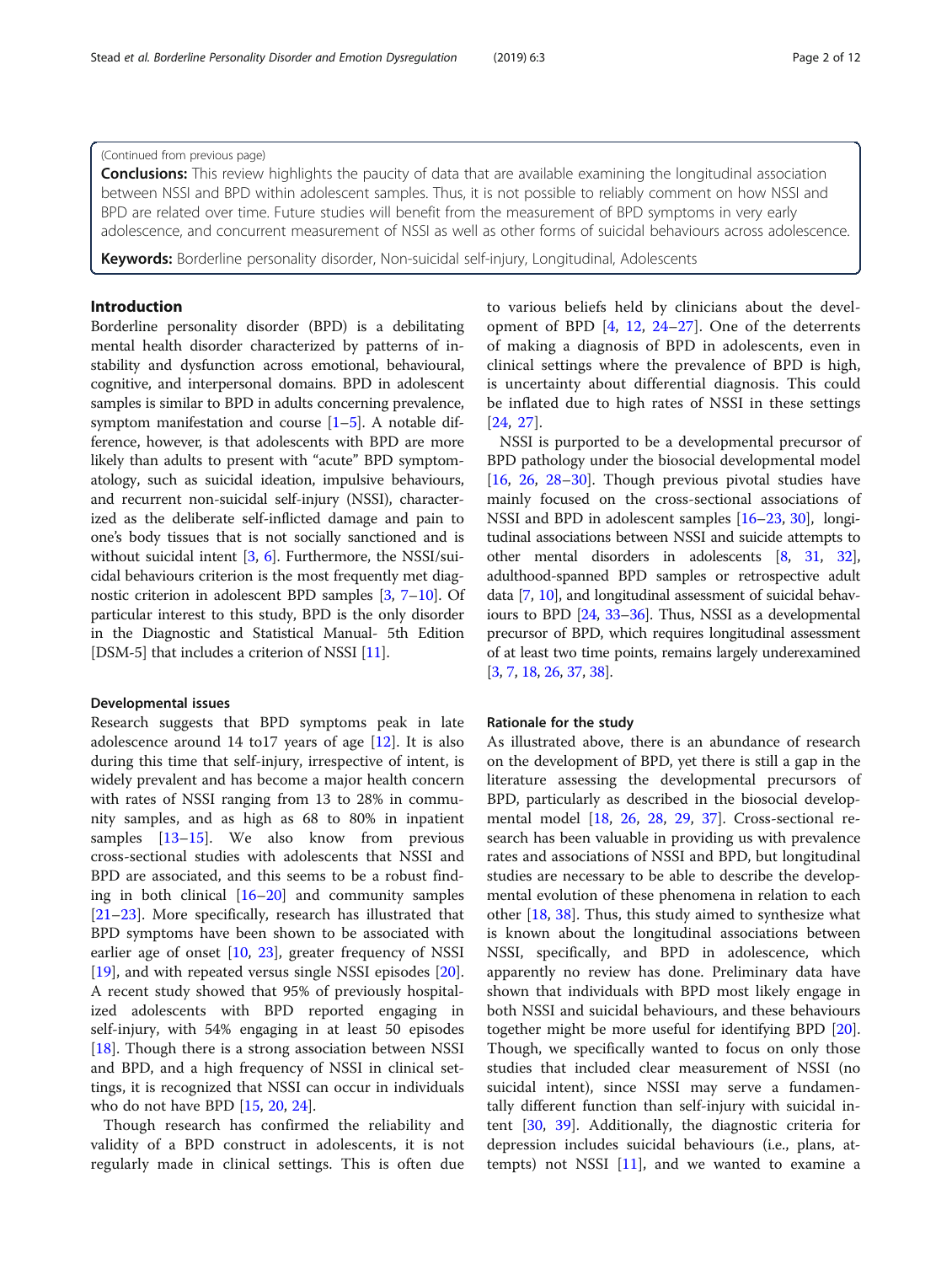precursor exclusively related to BPD and free of transdiagnostic overlap. We also recognize that specific personality and temperament constructs (e.g., emotion dysregulation, impulsivity etc.) should precede the development of NSSI behaviours in adolescents; however, again, these personality constructs are transdiagnostic and not unique to BPD criteria [\[29](#page-10-0)].

## Clinical implications

Knowledge about the developmental course of NSSI in relation to BPD would be helpful to clinicians, particularly research which can test i) whether NSSI occurs as a developmental precursor as opposed to correlate of BPD, and ii) whether aspects of NSSI (for example, its frequency, methods or associated factors such as substance use) are correlated or interact to predict BPD diagnosis within a defined time interval. This has clinical relevance, as making a valid diagnosis of BPD in clinic attending adolescents who engage in NSSI is critical, since NSSI is highly prevalent in these settings and research indicates early and disorder-specific interventions are most beneficial [[3,](#page-10-0) [27](#page-10-0)–[29,](#page-10-0) [31](#page-10-0), [40](#page-10-0)].

## Study aims and objectives

The overall aim of this review was to advance the science of BPD in adolescents by examining whether NSSI may be a developmental precursor of adolescent BPD. The first objective was to identify longitudinal studies reporting on the association (predictive or other) between NSSI and BPD symptoms across adolescence in epidemiological and clinical samples. The second objective was to report on how and when NSSI and BPD were measured to comment on whether measurement procedures include consistent, reliable and valid assessment of developmental course. Third, we aimed to summarize what is known about the longitudinal associations of NSSI and BPD/BPD symptoms to be able to comment on whether the data support NSSI as a precursor of BPD. Finally, we attempted to synthesize these findings to derive suggestions for future research.

## Hypothesis

We know from previous work that although intent of self-injurious behaviours is difficult to assess, it is possible to capture, and there are reliable and valid measures that specifically assess NSSI that can be measured in adolescent samples [\[6](#page-10-0), [30](#page-10-0), [39\]](#page-10-0). Additionally, previous research has established the reliability and validity of BPD in adolescents [[3](#page-10-0), [27,](#page-10-0) [41](#page-10-0)]. Given this information and the numerous studies illustrating the strong association between BPD and NSSI in both epidemiological and clincal studies, and since NSSI is purported to be a precursor of BPD, we hypothesized that we would find longitudinal studies that appropriately measure NSSI

and BPD during the developmental period of adolescence that would provide support for NSSI as a precursor of BPD.

## Method

## Selection criteria

Participants, Interventions, Comparisons, Outcomes (PICO) [\[42](#page-10-0)]. A Study Design approach was used to generate the research question. Our inclusion criteria were studies of adolescents (sample age  $\leq 18$  at baseline) using a longitudinal design. Treatment studies (effect modification) and case studies were excluded. The predictors and outcomes of interest included any measure of NSSI, BPD diagnosis, and BPD symptoms/traits. Only studies that examined NSSI behaviours, and not the proposed NSSI disorder, were included in this review. Studies were eliminated during the screening process if their self-injury variables included any acts with reported suicidal intent, combined behaviours with and without suicidal intent, and unclear suicidal intent (i.e., no confirmation). This was to ensure the examination of NSSI in isolation of suicide attempts. Due to our strict inclusion criteria, the Avon Longitudinal Study of Parents and Children (ALSPAC) cohort, (see Lereya et al., 2013) [\[43\]](#page-10-0) was not included as the self-injury variable included acts with and without suicidal intent.

## Information sources and search

A search of electronic databases was performed including PsycInfo (1804-June 29, 2018), MEDLINE(R) (1946-June 29, 2018), and Embase (1974-June 29, 2018). Non-English publications were excluded. We specifically wanted to evaluate the literature on adolescent samples. Studies that did not measure either NSSI or BPD at least once prior to age 18 were excluded.

We first searched NSSI and related key terms that included: "injury," "non-suicidal," "non-suicidal self-injury," "NSSI," "non-suicidal self-harm," "self-destructive behaviour," "self-inflicted wounds," "self-injurious behaviour," "self-mutilation," "self-harm." Next, we added key terms for borderline personality disorder by including: "borderline personality disorder," "borderline states," "borderline personality symptoms," "borderline personality features," "BPD," and "borderline\*." Lastly, we only wanted to examine adolescent samples, so we included the following key terms into our search: "adolescence," "adolescents," "adolescent development," "adolescent psychopathology," "teens," and "youth."

The screening process was conducted independently by the lead author (V.E.S.) based on the study inclusion criteria outlined above. The titles and abstracts were screened to eliminate non-relevant and duplicate studies. The full texts of the remaining studies were examined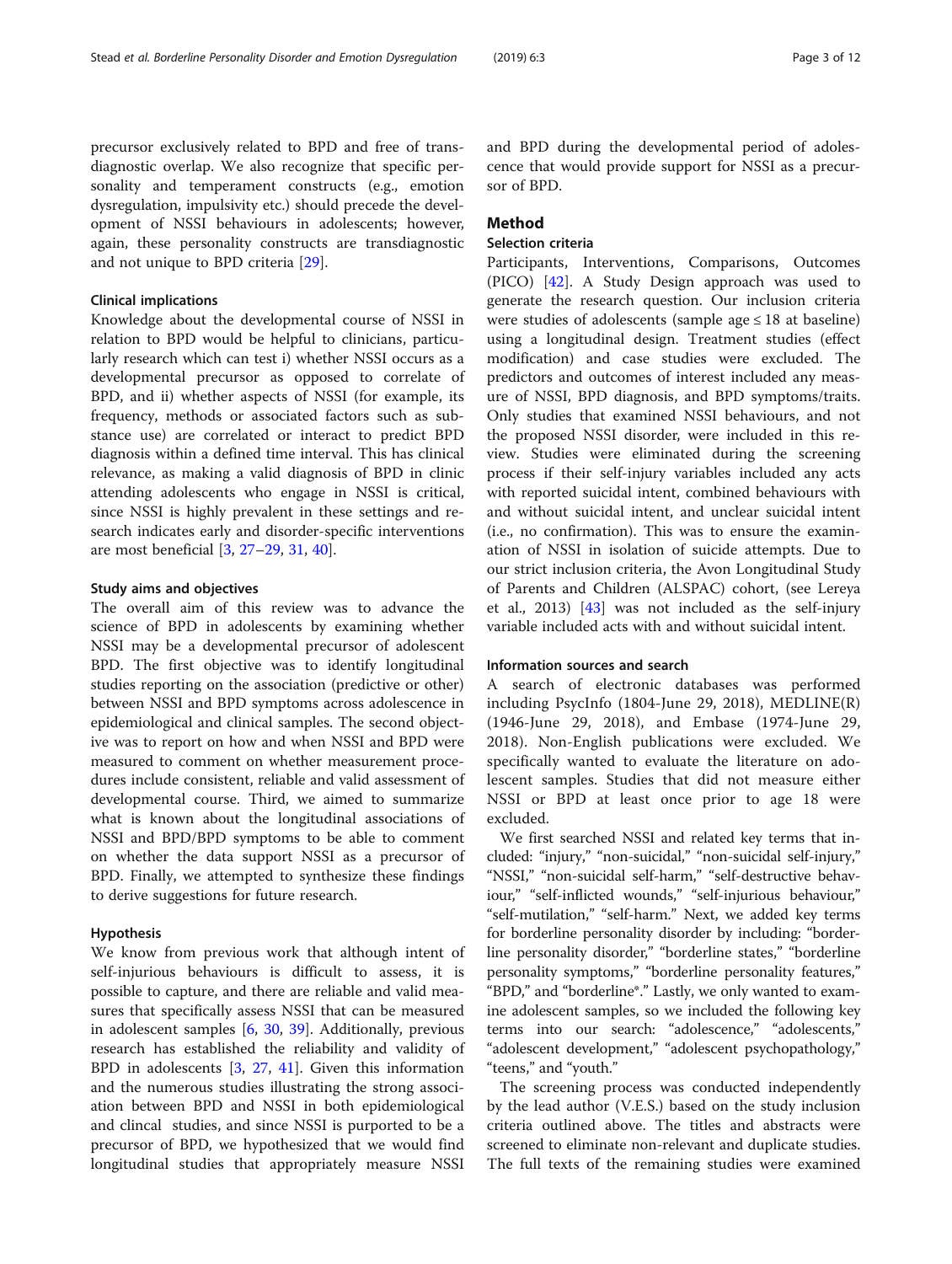against inclusion criteria. If there was any uncertainty about the inclusion of a study, the other two authors (K.B. and L.A.S.) were consulted for their opinions.

## Results

Overall, our search produced 562 citations. After removing duplicates, and screening titles and abstracts, 32 complete articles were reviewed, and a total of seven articles met our inclusion criteria (see Fig. 1). Of the seven articles, there were six independent samples (two epidemiological and four clinical). The articles were grouped and reported on separately by population type (epidemiological vs. clinical). To further synthesize findings, we analyzed studies by grouping them on the temporal directionality of the predictor and outcome of interest (e.g., NSSI preceding BPD/BPD symptoms vs. BPD/BPD symptoms preceding NSSI) if NSSI and BPD were not measured at each time point.

# Epidemiological studies

## NSSI predicting BPD (see Table [1](#page-4-0))

Nakar et al. (2016) examined developmental trajectories of NSSI, suicidal behaviours, and substance misuse in relation to BPD traits later in adolescence. The authors examined adolescents from 26 German schools, using a school randomization sampling model  $(N = 513; 62\%)$ females; mean age at baseline =  $14.5$ ) [[44\]](#page-10-0). NSSI was assessed using a modified version of the Deliberate Self-Harm Inventory (DSHI), which measured the prevalence and frequency of NSSI. Participants were asked about lifetime prevalence of NSSI at baseline and past year prevalence in the second and third waves [\[45](#page-10-0)]. An ordinal coding scheme was applied to each time point: never engaging in NSSI, occasional NSSI classified as less than five times, and repetitive NSSI classified as five or more occurrences. Participants were then grouped into low, moderate and high-risk groups based on their

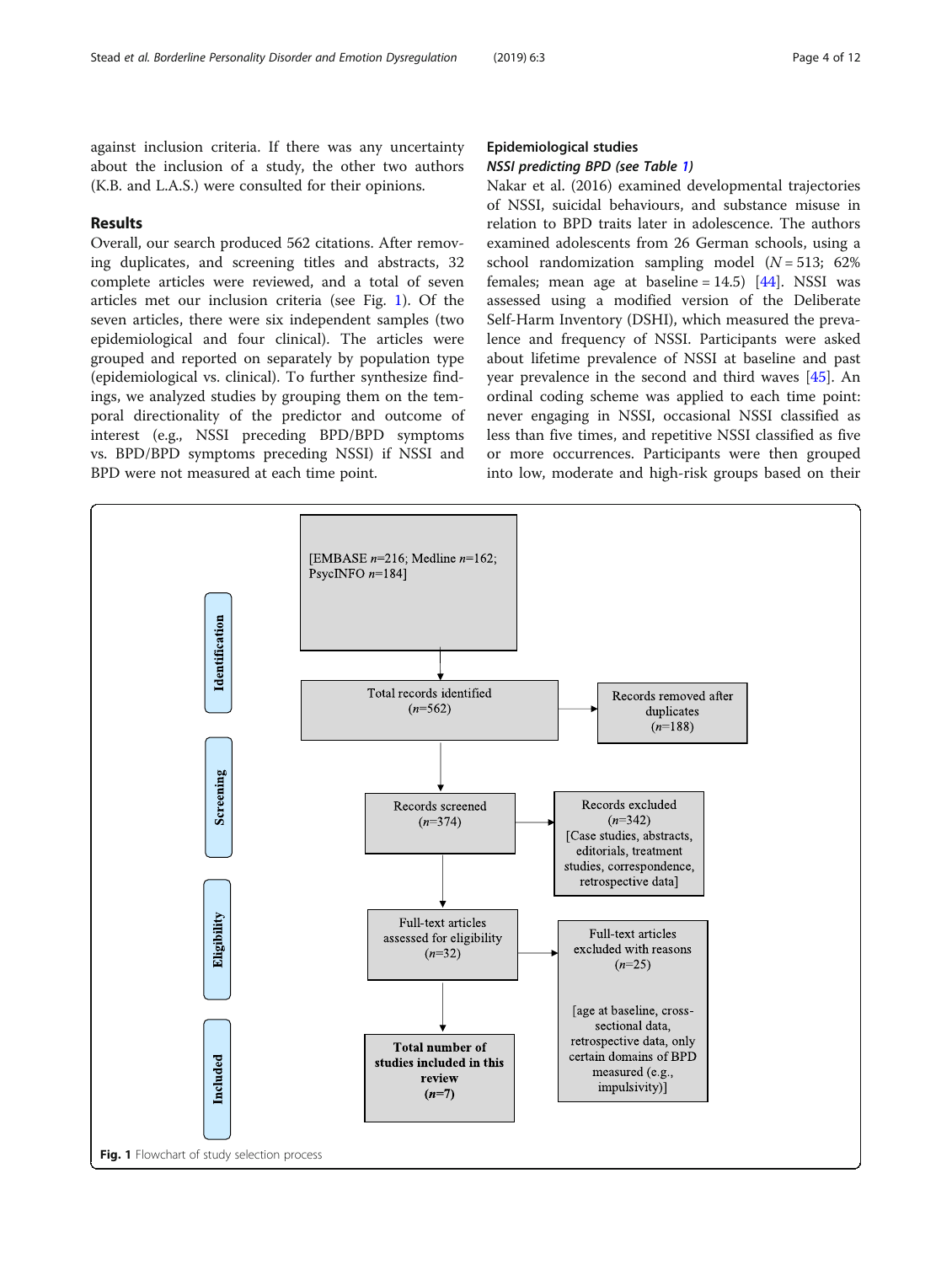<span id="page-4-0"></span>

| Table 1 Epidemiological studies                      |                                    |                                                                                      |                                                                                                                        |                                                                                              |                                                                                 |                                                                 |                                                                                                                                                                                                                                                                                                                                                                                                       |
|------------------------------------------------------|------------------------------------|--------------------------------------------------------------------------------------|------------------------------------------------------------------------------------------------------------------------|----------------------------------------------------------------------------------------------|---------------------------------------------------------------------------------|-----------------------------------------------------------------|-------------------------------------------------------------------------------------------------------------------------------------------------------------------------------------------------------------------------------------------------------------------------------------------------------------------------------------------------------------------------------------------------------|
| Directionality of<br>associations                    | Study's author(s), Country<br>year |                                                                                      | N at follow-up (retention<br>mean (M) age at baseline<br>rate), % females and                                          | Follow-up period                                                                             | Measure (s)                                                                     | at baseline; age<br><b>BPD</b> measured<br>assessment<br>of BPD | Findings                                                                                                                                                                                                                                                                                                                                                                                              |
| NSSI predicting<br>BPD                               | Nakar et al.,<br>2016              | Empowering Young Lives<br>Germany; 26 schools –<br>The Saving and<br>in Europe study | Mage = 14.5 years<br>$N = 513$ (36%);<br>62% females;                                                                  | 2 years (3 assessments) DSH                                                                  | (15-item BPD<br>screener and<br>interview)<br>Inventory<br><b>IFCIDS</b>        | years at baseline<br>$Mage = 14.5$<br>$+2$ years<br>ġ           | number of BPD criteria scores between low,<br>high-risk group NSSI (overall mean number<br>$(F (2,510) = 1229.584, p < 0.001, \eta^2 = 0.828),$<br>with a mean of 7.33 BPD criteria for the<br>Statistically significant differences on<br>moderate and high risk NSSI groups<br>of BPD criteria = $3.62$ ).                                                                                          |
| NSSI and suicidal<br>ideation predicting<br><b>G</b> | Scott et al., 2015 USA             |                                                                                      | 4 cohorts; all females; age 1st SI measure at age<br>$N = 1950$ (80%), includes $6-9$ years<br>at baseline = 5-8 years | age 13 both measures<br>1st NSSI measure at<br>assessed until ages<br>$16 - 19$<br>$\approx$ | questionnaire)<br>(screening<br>IPDE-BOR<br>ASI-4<br>ASRI-4<br>SCID-I<br>$-5-4$ | Ages 16-19<br>ġ                                                 | both had significantly more BPD symptoms<br><b>NSSI</b> group reported significantly more BPD<br>than those with no SI or NSSI. And the SI +<br>Those who reported SI-only and SI + NSSI<br>$51 + N551 M = 2.84$ , $SD = 2.05$ , $(F (2, 1947) =$<br>symptoms than the SI-only group.<br>Observed range of BPD scores 0–8;<br>No SI or NSSI M = 1.2, SD = 1.64;<br>SI-only $M = 2.22$ , $SD = 1.99$ ; |

| $0.30, p < .001$ ).                                                                                                                                                                                                                                                                                                                                                                                                                                                                                    |
|--------------------------------------------------------------------------------------------------------------------------------------------------------------------------------------------------------------------------------------------------------------------------------------------------------------------------------------------------------------------------------------------------------------------------------------------------------------------------------------------------------|
| jury, SI suicidal ideation, DSH The Deliberate Self-Harm Inventory, SCID-I/-PQ The Structured Clinical Interview for DSM-IV Axis II Personality Disorders,<br>CSI-4 Child Symptony 4th-edition, A3I-4 Adolescent Symptom Inventory 4th-edition, Adult Self-Report Inventory 4th-edition, SCID-/ The Structured Clinical Interview for DSM-IV Axis I, IPDE-80R The<br>Vote. BPD borderline personality disorder, NSS/ non-suicidal self-inj<br>nternational Personality Disorder Examination-Borderline |
|                                                                                                                                                                                                                                                                                                                                                                                                                                                                                                        |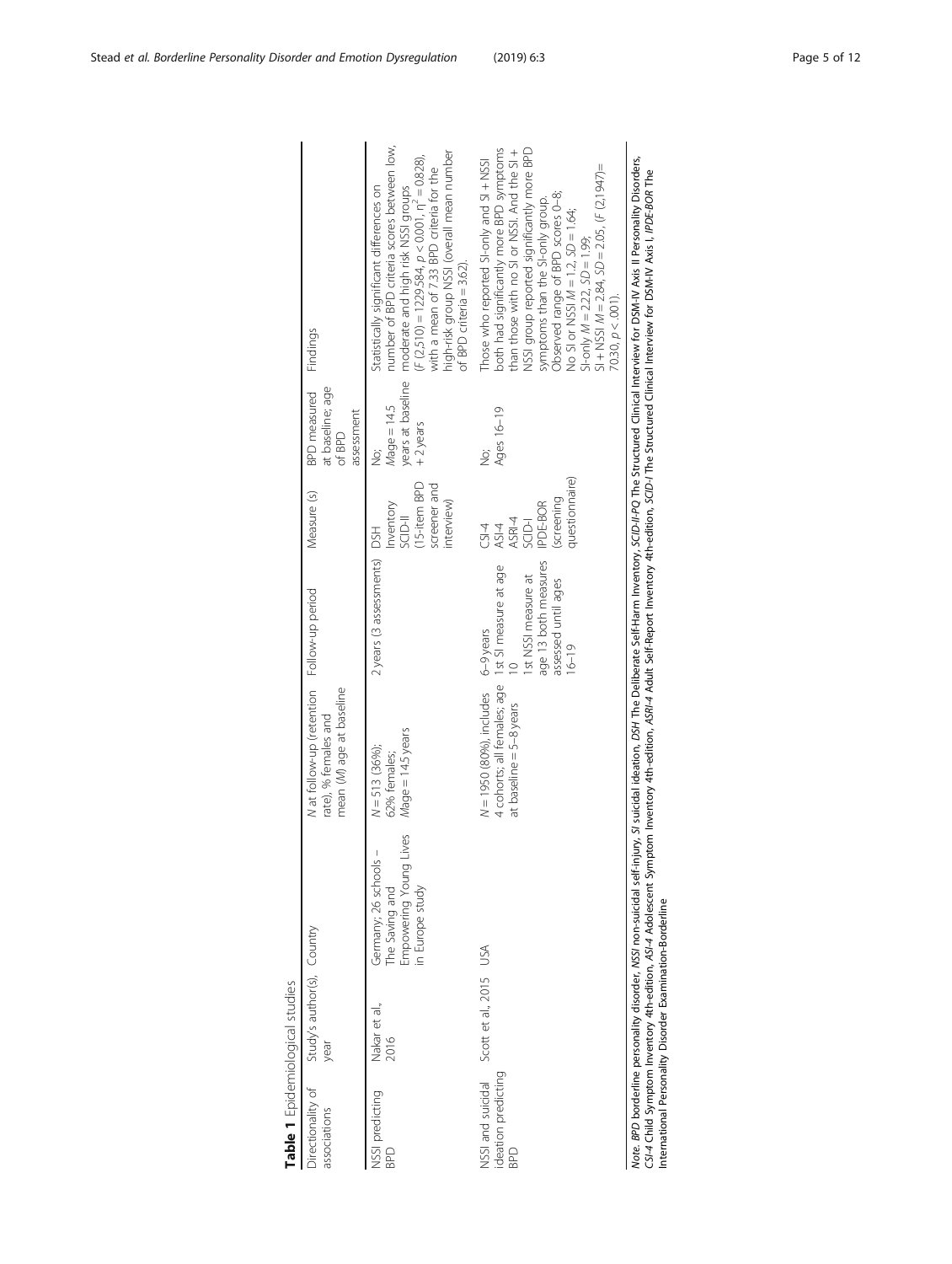NSSI endorsement profile across all time points. BPD traits were measured using the 15-item BPD screener and the interview from the Structured Clinical Interview for DSM-IV Axis II Personality Disorders (SCID-II-PQ) at the final wave, two years from the baseline assessment [\[44](#page-10-0), [46](#page-10-0)].

**Results** The high-risk NSSI group  $(n = 81)$  had a greater number of BPD traits (7.33 symptoms) compared to the low and medium-risk groups. Additionally, the high-risk NSSI group decreased in NSSI behaviours over time. The researchers also examined suicidal behaviours and substance misuse. They reported that there was a high degree of overlap between participants in the high-risk groups for all three phenomena, and this overlap was associated with elevated levels of BPD traits. The same analysis examining the high-risk NSSI group  $(n = 50)$  in relation to later BPD traits as measured by the SCID-II interview (as opposed to the SCID-II screening questionnaire) was not significant [\[44](#page-10-0)].

## NSSI and suicidal ideation predicting BPD (Table [1\)](#page-4-0)

Scott et al. (2015) examined NSSI and suicidal ideation in predicting adolescent BPD in a high-risk urban community sample of adolescent females in Pittsburgh, USA (the Pittsburgh Girls Study,  $N = 1950$ ) [[47\]](#page-11-0). The focus of their study was to examine histories of suicidal ideation-only and combined suicidal ideation+NSSI during early to late adolescence as prospective predictors of suicide attempts. Participants were between five and eight years old at the intake assessment, and this study included an 11-year, annual follow-up design to age 19.

Suicidal ideation was assessed using the Child Symptom Inventory (age 10), the Adolescent Symptom Inventory (age 12), and the Adult Self-Report Inventory (age 19). Suicidal ideation was considered present at each wave of the study (age 10–19) if a participant endorsed "sometimes" in the past year to suicidal ideation [[48](#page-11-0)–[50\]](#page-11-0). Of the sample, 40% reported experiencing suicidal ideation at some point between ages ten and 19. NSSI was captured using items from the Structured Clinical Interview for DSM Disorders, Research Version, Non-patient Edition (SCID-I) first at age 13 and again at any point up to and including age 19 [[51](#page-11-0)]. NSSI was coded as being present if it was endorsed at any point between age 13 and 19. Only 1% of the sample endorsed NSSI-only, so the authors excluded this group from their primary analyses. Approximately 9% of the included sample endorsed NSSI. Participants were then grouped based on what behaviours they endorsed as follows: no behaviours (60%), suicidal ideation-only (31%), and suicidal ideation+NSSI (9%) during this age ten to 19 window.

BPD was assessed when participants were ages 16 to 19, using the The International Personality Disorder Examination-Borderine (IPDE-BOR) screening questionnaire [[52\]](#page-11-0). Importantly, items related to NSSI and suicidal ideation were dropped from the total BPD calculation, an item measuring identity confusion was added, and then all items were summed to create a dimensional score of BPD symptoms.

Results There was an association between the no behaviours, suicidal ideation-only, and combined suicidal ideation+NSSI groups in predicting BPD symptom scores. Results indicated that girls who endorsed both suicidal ideation+NSSI had significantly more BPD symptoms than those with suicidal ideation-only and both groups had significantly more than controls. Thus, the presence of both suicidal ideation and NSSI at any time in adolescence was associated with greater BPD severity at age 16 to 19 [\[47\]](#page-11-0).

## Clinical studies

## NSSI predicting BPD (see Table [2](#page-6-0))

Four studies examined NSSI in predicting later BPD. These studies included: Groschwitz et al. (2015), Homan et al. (2017), and Koenig et al. (2017, 2018) [\[26](#page-10-0), [53](#page-11-0)–[55](#page-11-0)]. Of note, Koenig et al. (2017, 2018) reported on the same sample, and the authors were primarily interested in examining pain sensitivity in adolescents with NSSI and resting-state cardiac function and BPD in adolescents who engage in NSSI, respectively [[54,](#page-11-0) [55\]](#page-11-0). Groschwitz et al. (2015) screened psychiatric clinic attendees' files for terms related to NSSI, and those with at least one episode of NSSI in their medical record were contacted [[53\]](#page-11-0). Participants from the Homan et al. (2017) study were recruited from an inpatient psychiatric unit for self-injury and suicide-related behaviours. The patients' medical records were examined from discharge to five-year follow-up for any diagnosis of BPD or BPD traits [\[26\]](#page-10-0). Koenig et al. (2017, 2018) recruited participants from a specialized outpatient clinic for risk-taking and NSSI behaviours. These studies varied in the number of participants, ranging from 17 to 116 adolescents at follow-up. Participants were 14 to 16 years of age at baseline. The majority of the samples were females (71– 100%). The follow-up periods of the studies ranged from one to eight years [[26](#page-10-0), [53](#page-11-0)–[55](#page-11-0)].Note. BPD borderline personality disorder, NSSI non-suicidal self-injury, SA suicide attempts, SI suicidal ideation, ST suicide threats, SITBI-G Self-Injurious Thoughts and Behaviors Interview-German version, SCID-II the Structured Clinical Interview for DSM-IV Axis II Personality Disorders, SHBQ The Self-Harm Behaviour Questionnaire

The semi-structured Self-Injurious Thoughts and Behaviors Interview- German version (SITBI-G) was administered in three of the studies to assess NSSI and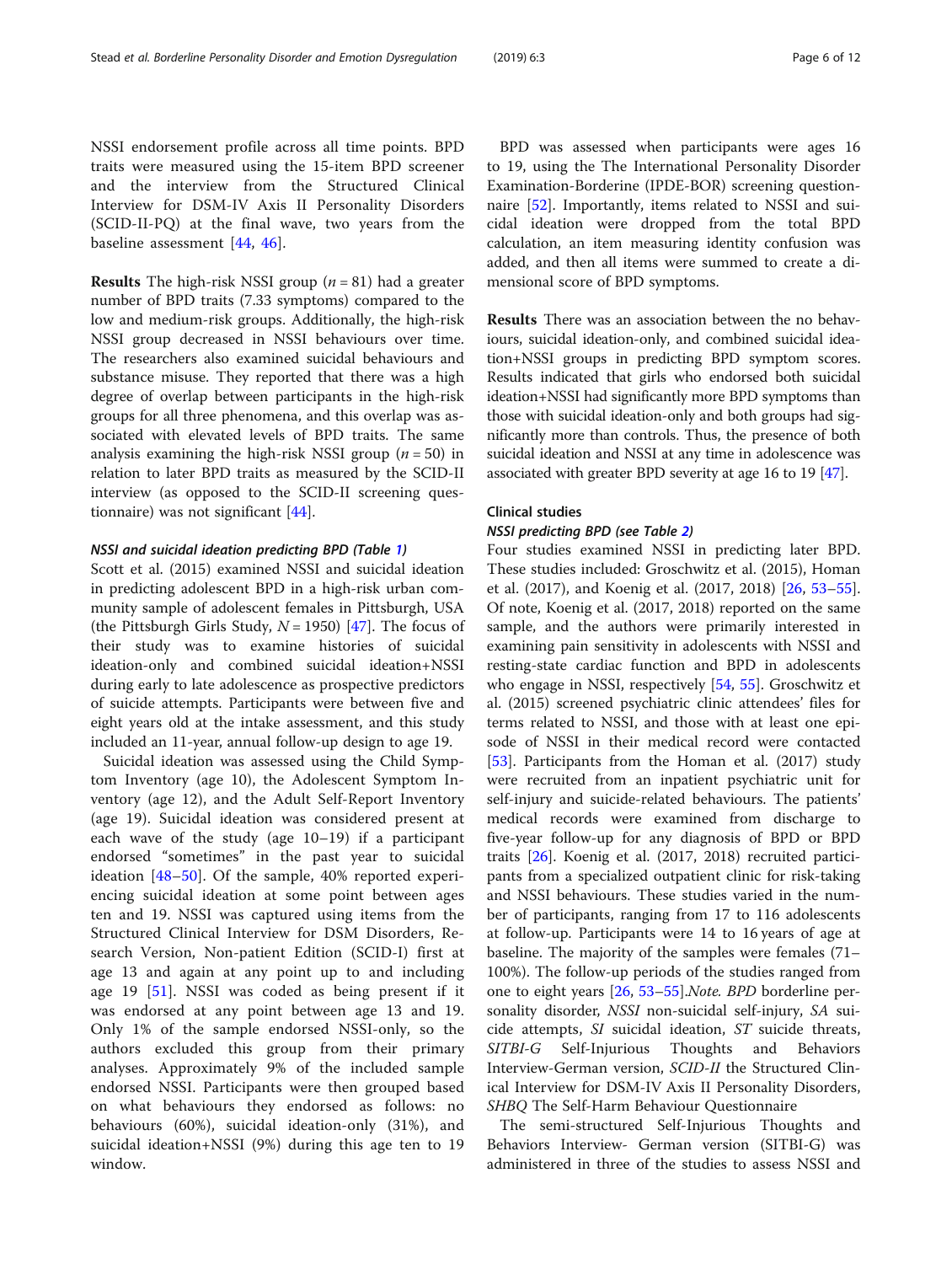| ï |
|---|
| ١ |
|   |
|   |
| í |
|   |

<span id="page-6-0"></span>

| Table 2 Clinical studies          |                                                                |                                                                                                                  |                                                                                            |                                                  |                                                                              |                                                              |                                                                                                                                                                                                                                                                                                                                                                                                                                                                                                                     |
|-----------------------------------|----------------------------------------------------------------|------------------------------------------------------------------------------------------------------------------|--------------------------------------------------------------------------------------------|--------------------------------------------------|------------------------------------------------------------------------------|--------------------------------------------------------------|---------------------------------------------------------------------------------------------------------------------------------------------------------------------------------------------------------------------------------------------------------------------------------------------------------------------------------------------------------------------------------------------------------------------------------------------------------------------------------------------------------------------|
| of associations<br>Directionality | Study's author(s),<br>vear                                     | Country                                                                                                          | N at follow-up (retention Follow-up<br>rate), % females and<br>mean (M) age at<br>baseline | period                                           | Measure(s)                                                                   | of BPD assessment<br>at baseline; age<br><b>BPD</b> measured | Findings                                                                                                                                                                                                                                                                                                                                                                                                                                                                                                            |
| NSSI predicting<br><b>GdG</b>     | Groschwitz et al.,<br>2015                                     | (terms related to NSSI reported<br>in clinical record were criteria<br>for being recruited for study)<br>Germany | females; age of onset of<br>$N = 52$ (73%); 94.2%<br>NSSI was 13.9 years                   | $=$ dn-wollo<br>21.5 years<br>Mage at<br>8 years | Clinically verified<br>record of NSSI<br>SITBI-G<br><b>IFCIDS</b>            | $M$ age = $21.5$ years<br>.<br>Si                            | $(Z = 2.93, p = 0.003, d = 0.94)$ during adolescence<br>However, earlier age of onset of NSSI $(Z = 2.699,$<br>$p = 0.007$ , $d = 0.82$ ) and longer duration of NSSI<br>No significant association between NSSI group<br>status (prevailing vs. ceased) and later BPD<br>predictive of adult BPD.<br>$(x^2 = 0.265, p = 0.78).$                                                                                                                                                                                    |
|                                   | Homan et al., 2017 USA                                         | and suicide behaviours)<br>(recruited for NSSI                                                                   | females; Mage = 16<br>$N = 116 (88\%)$ ; 71%                                               | 5years                                           | assessed for BPD<br>diagnosis and<br>Clinic records<br><b>SHBQ</b><br>traits | $Mage = 23.6 years$<br>.<br>Si                               | The overall multivariate model (NSSI, SI, SA, ST)<br>univariate model or in multivariate model that<br>included SA, SI, and ST (OR = $1.42$ , $95\%$ Cl:<br>NSSI did not predict BPD 5 years later in<br>was significant ( $\chi^2$ = 9.52, $\rho$ = .05).<br>$0.83 - 2.44$ , $p = .20$ ).                                                                                                                                                                                                                          |
|                                   | Koenig et al., 2017<br>Koenig et al., 2018)<br>(same sample as | risk-taking and NSSI)<br>(recruited for<br>Germany                                                               | $N = 18$ (60%); all females; 1 year<br>$Mage = 15.3$                                       |                                                  | SCID-II- German<br>$SIBH-G$<br>version                                       | $Mage = 15.36 years$<br>Yes:                                 | There were no significant changes in number of<br>Participants were recruited for engaging in NSSI.<br>BPD criteria met $\hat{\chi}^2_{(18)} = -3.12$ , $p = 0.078$ ), or the<br>frequency from baseline to 1-year follow-up<br>criteria for BPD ( $\chi^2_{(18)} = 2.00$ , $p = 0.289$ ) over<br>number of individuals meeting diagnostic<br>time. Thus, NSSI predicts stability of BPD<br>There was a significant decrease in NSSI<br>diagnosis and symptoms in this sample.<br>$(x_{(18)}^2 = 15.95, p < 0.001)$ |
|                                   | (same sample as<br>Koenig et al., 2017)<br>Koenig et al., 2018 | risk-taking and NSSI)<br>(recruited for<br>Germany                                                               | $N = 17$ (60%); all females; 1 year<br>$Mage = 15.3$                                       |                                                  | SCID-II- German<br>SITBI-G<br>version                                        | $M$ age $= 15.3$ years<br>Yes;                               | specific BPD symptoms that were endorsed at<br>baseline and 1-year follow-up (p's > .1). Thus,<br>There were no significant differences in the<br>NSSI predicts stability of BPD criteria<br>symptoms within this sample.                                                                                                                                                                                                                                                                                           |
|                                   |                                                                |                                                                                                                  |                                                                                            |                                                  |                                                                              |                                                              | Note. BPD borderline personality disorder, NSSI non-suicidal self-injury, SA suicide attempts, SI suicidal ideation, ST suicide threats, SITBI-G Self-injurious Thoughts and Behaviors Interview-German version, SCID-II the                                                                                                                                                                                                                                                                                        |

Mote. BPD borderline personality disorder, NSSI non-suicidal self-injury, SA suicide attempts, SI suicidal ideation, ST s<br>Structured Clinical Interview for DSM-IV Axis II Personality Disorders, SH8Q The Self-Harm Behaviour Structured Clinical Interview for DSM-IV Axis II Personality Disorders, SHBQ The Self-Harm Behaviour Questionnaire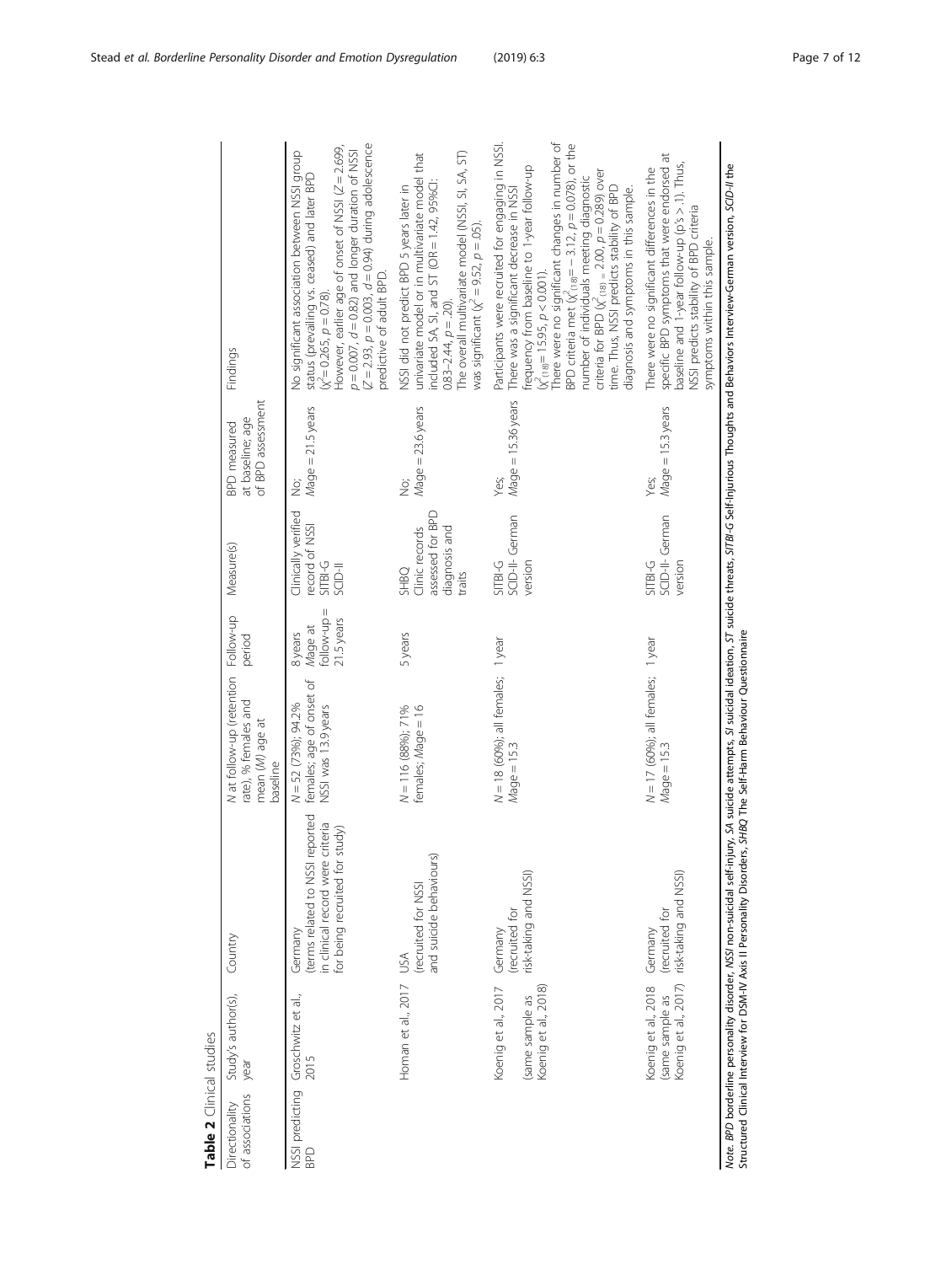suicide attempts both present and lifetime [[53](#page-11-0)–[56](#page-11-0)]. Participants in the Groschwitz et al. (2015) study were split into two groups, those who reported at least one episode of NSSI within the last year (self-injury prevailing;  $n = 24$ ), and those who had not engaged in NSSI for at least one year prior to the interview (self-injury ceased;  $n = 28$ ). Koenig et al. (2017, 2018) included participants into their study who endorsed at least five incidents of NSSI during the past 12-months (consistent with DSM-5 section 3 diagnostic criteria for NSSI). Lastly, Homan et al. (2017) assessed NSSI via the Self-Harm Behavior Questionnaire (SHBQ), which is a 32-item self-report measure used to assess the frequency and severity of NSSI [[57](#page-11-0), [58\]](#page-11-0). This measure is divided into four sections assessing NSSI, suicide attempts, suicidal ideation and suicide threats [[26\]](#page-10-0).

The SCID-II was used to assess for BPD diagnosis in three of the studies [\[53](#page-11-0)–[55\]](#page-11-0). However, Homan et al. (2017) assessed BPD through medical record documentation of BPD and BPD traits. BPD was considered a valid diagnosis once participants were 18 years old. Both those patients who were diagnosed with definite and probable BPD were assigned to the BPD group ( $n = 25$ ) [[26](#page-10-0)].

Results Overall, two studies reported no significant associations between NSSI and later BPD. Groschwitz et al. (2015) found no associations between current NSSI group status and BPD diagnoses ( $\chi^2$ = 0.265,  $p$  = 0.78). Half of those with BPD reported NSSI within the past year of the eight-year follow-up assessment, and half did not. However, earlier age of onset in adolescence  $(Z = 2.699, p = 0.007, d = 0.82)$  and longer duration of engagement of NSSI in adolescence  $(Z = 2.93, p =$ 0.003,  $d = 0.94$ ) were predictive of adult BPD within this sample [\[53](#page-11-0)]. Similarly, Homan et al. (2017) did not find an association between adolescent NSSI and later adult BPD as a predictor in the univariate or multivariate analyses  $(OR = 1.42, 95\% CI: 0.83-2.44, p)$ = .20). Conversely, Koenig et al. (2017, 2018) found that each BPD criteria symptom assessed independently (p's > .1), number of BPD symptoms met ( $\chi^2_{(18)}$  $= -3.12$ ,  $p = 0.078$ ), and number of individuals

meeting diagnostic criteria for BPD ( $\chi^2$ <sub>(18)</sub> = 2.00, *p* = 0.289) to be stable over the year in their sample of adolescents with NSSI behaviours. Though, there was a significant decrease in NSSI from baseline to one-year follow-up  $(\chi^2_{(18)} = 15.95, p < 0.001)$  in these adolscents [\[26](#page-10-0), [53](#page-11-0)–[55](#page-11-0)].

## BPD predicting NSSI (see Table 3)

Yen et al. (2016) examined adolescent BPD predicting NSSI over a six-month period. Their study aimed to assess prospective predictors of NSSI in adolescents who were admitted to an inpatient psychiatric unit in the United States. Participants were recruited for presenting with increased suicide risk (i.e., recent suicide attempt, NSSI with suicidal ideation, or suicidal ideation), and 78 individuals completed data for the full study (68% females; mean age at baseline  $= 15.1$  years) [[59](#page-11-0)].

The Childhood Interview for DSM-IV Borderline Personality Disorder (CI-BPD) was used to assess BPD at baseline and six-month follow-up, and was administered to both parents and adolescents separately. The NSSI/suicide criterion was removed from the total score. The Functional Assessment of Self-Mutilation (FASM) was used to assess methods, frequency and current use of NSSI within the past year [\[60\]](#page-11-0). The authors adapted this to be able to capture their six-month follow-up. Behavioural functions of NSSI were also assessed (e.g., automatic reinforcement vs. social reinforcement). Persistence of NSSI was defined as the endorsement of NSSI at both baseline and six-month follow-up using data from all measures (i.e., FASM, CI-BPD, phone check-ins, and clinical reports).

Results In total, 28% of the sample met criteria for BPD. 54% of those with BPD had persistent NSSI over the six-month period, and 51% of the total sample endorsed persistent NSSI. BPD diagnosis status (with NSSI/suicide criterion removed) did not predict persistence of NSSI at the six-month follow-up ( $\chi^2 = .19$ ,  $p < .05$ ). These results remained when all nine BPD criteria symptoms (including self-injury/suicide) were included in their BPD score [[59](#page-11-0)].

| Directionality<br>of associations year | Study's author(s), Country      |                                                             | N at follow-up (retention rate), Follow-up Measure<br>% females and mean<br>(M) age at baseline | period          | (s)         | BPD measured<br>at baseline; age<br>of BPD assessment | Findings                                                                                                                                                                                           |
|----------------------------------------|---------------------------------|-------------------------------------------------------------|-------------------------------------------------------------------------------------------------|-----------------|-------------|-------------------------------------------------------|----------------------------------------------------------------------------------------------------------------------------------------------------------------------------------------------------|
| <b>NSSI</b>                            | BPD predicting Yen et. al, 2016 | <b>USA</b><br>(inpatient-<br>recruited for<br>suicide risk) | $N = 78$ (77%); 68% females;<br>$Mage = 15.1$                                                   | 6-months CI-BPD | <b>FASM</b> | Yes;<br>$M$ age $=$<br>15.1 years                     | BPD diagnosis (with NSSI/<br>suicide criterion removed)<br>did not predict NSSI at<br>6-month follow-up<br>$(x^2 = .19, p < .05)$ . These<br>results remained with<br>all 9 BPD criteria included. |

Note. BPD borderline personality disorder, NSSI non-suicidal self-injury, CI-BPD Childhood Interview for DSM-IV Borderline Personality Disorder, FASM The Functional Assessment of Self-Mutilation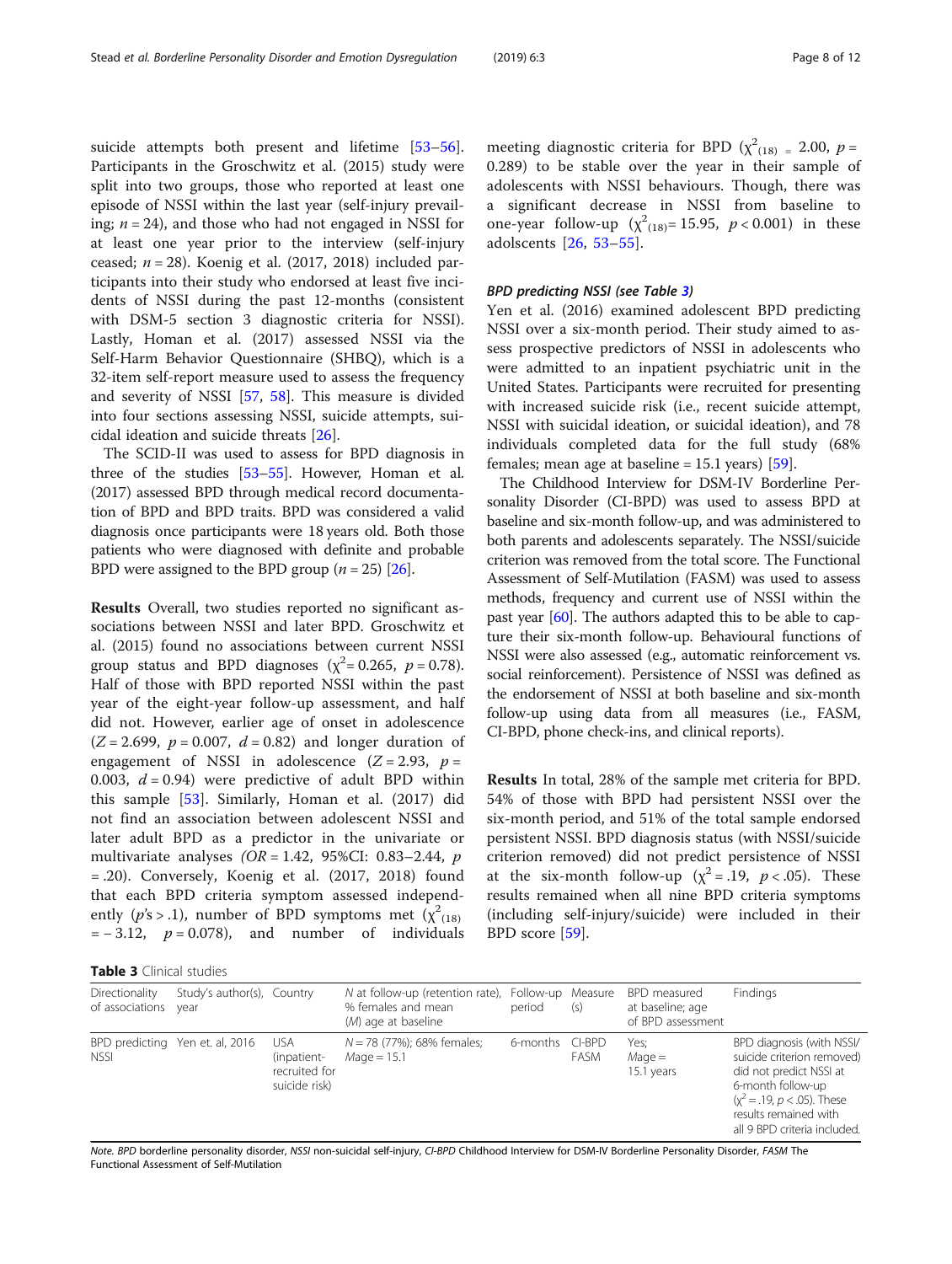## **Discussion**

The first objective of this review was to determine whether studies have measured the longitudinal associations of NSSI and BPD/BPD symptoms in adolescent samples. We identified seven studies (six distinct samples) with longitudinal data with at least one measure of NSSI and BPD in adolescence. The second objective was to report on how and when NSSI and BPD were measured. We hypothesized that at least some of these longitudinal studies would measure BPD and NSSI repeatedly across the developmental period of adolescence, allowing us to test the hypothesis that NSSI may be a precursor of BPD. However, NSSI and BPD were not consistently measured concurrently within studies, limiting confidence in the overall findings.

Five samples examined the longitudinal association of NSSI preceding BPD [[26,](#page-10-0) [44,](#page-10-0) [47](#page-11-0), [53](#page-11-0)–[55](#page-11-0)], three samples measured BPD in adolescence (baseline age  $\leq 18$ ) [[44](#page-10-0), [54](#page-11-0), [55](#page-11-0), [59\]](#page-11-0), and two of those samples measured BPD at baseline [[54](#page-11-0), [55](#page-11-0), [59](#page-11-0)]. Consequently, the most notable gap from this literature is the absence of measurement of adolescent BPD symptoms when NSSI is measured for the first time. Without concurrent baseline measurement of NSSI and BPD in adolescence, it is not clear whether NSSI strongly predicts BPD symptoms, or is simply a correlate [[38](#page-10-0), [44](#page-10-0), [47](#page-11-0)]. Considering studies have validated the adolescent BPD diagnosis via the CI-BPD with children as young as 11 years old, future work can and should strive to capture early emerging phases of BPD by accurately measuring BPD symptomatology as early as possible in adolescence [[12,](#page-10-0) [27,](#page-10-0) [61](#page-11-0)].

Method of BPD measurement differed across studies (e.g., continuous variables vs. dichotomous variables, interviews vs. screeners vs. medical charts), and sometimes yielded different results. It is possible that examining BPD continuously is more representative of the adolescent presentation, as a dynamic spectrum may capture emerging pathology and prodromal individuals who are also impaired and engage in NSSI [[35](#page-10-0)]. Additionally, when BPD screening tools reveal significant results compared to their interview counterparts, we need to be careful with our interpretations, as screening tools for BPD might not be specific enough at detecting true negatives and thus confounding the results [\[44\]](#page-10-0).

NSSI was measured in different ways, and sometimes split into what seemed like arbitrary groups (e.g., occasional NSSI being less than five occurences vs. repetitive NSSI being five or more occurrences; those who reported at least one episode of NSSI within the last year vs. no NSSI) [\[44,](#page-10-0) [53\]](#page-11-0). In epidemiological studies, this type of coding might be useful and valid  $[62]$ , but likely under-represents the range of NSSI frequency and does not capture patterns of NSSI in clinical samples [[18\]](#page-10-0). A recent study has shown that by examining the frequency and time between NSSI acts, specific patterns of NSSI might be more suggestive of BPD in youth (15–25 years) [[63\]](#page-11-0). Additionally, another study found that earlier age of onset and longer duration of NSSI predicted later BPD [[53\]](#page-11-0). Taken together, this emphasizes the importance of precisely measuring frequency, duration, and number of NSSI methods, as it appears specific NSSI patterns may demonstrate clinically essential differences for predicting BPD in adolescents [\[53,](#page-11-0) [63\]](#page-11-0).

The studies varied considerably in time to follow-up. Clinical studies are often arduous to conduct and have high attrition rates. However, relatively short follow-up periods (six-months- one year) might not be enough time to elucidate specific behavioural patterns of change associated with adolescent BPD. Additionally, the clinical studies included participants receiving varying types of treatment, and it was unclear, for some of the studies, if and how these different treatments were controlled for in overall analyses [\[26](#page-10-0), [53,](#page-11-0) [59\]](#page-11-0). It is possible that the results reflect the effect of treatment on BPD symptoms (and subsequent NSSI behaviours in adolescents with BPD). These points are especially important to consider, since BPD symptomatology is shown to be highly reactive to environmental cues, as rates of BPD symptom fluctuations are seen to be associated with situational factors for these adolescents [[4,](#page-10-0) [28,](#page-10-0) [29,](#page-10-0) [64](#page-11-0)]. In summary, across studies, there were inconsistencies around the timing of measurement (i.e., age and developmental period at which the phenomena were measured), the directionality of the relations, variables not measured in conjunction with each other over time, and how phenomena were operationalized or measured.

Our third objective was to summarize what is known about the longitudinal associations of NSSI and BPD/ BPD symptoms to be able to comment on whether the data support NSSI as a precursor of BPD. From the epidemiological studies, it would be inaccurate to comment on developmental patterns, due to the vastly differing methodologies across studies, and because BPD was not measured at baseline. Therefore, it is not clear whether BPD preceded or co-occurred with NSSI. From the clinical studies, findings about the association or predictive relation were not consistent. This again may be due to the differing methodologies, or because of differences in treatment effectiveness and responsiveness across the samples. Overall, this review highlights the many gaps in the literature assessing the longitudinal association between NSSI and BPD. Due to the small number of studies and inconsistent study methodologies and findings, it is unclear whether NSSI is a precursor of BPD.

## Future directions

To best characterize the relation between NSSI and BPD symptoms in adolescents, multi-year prospective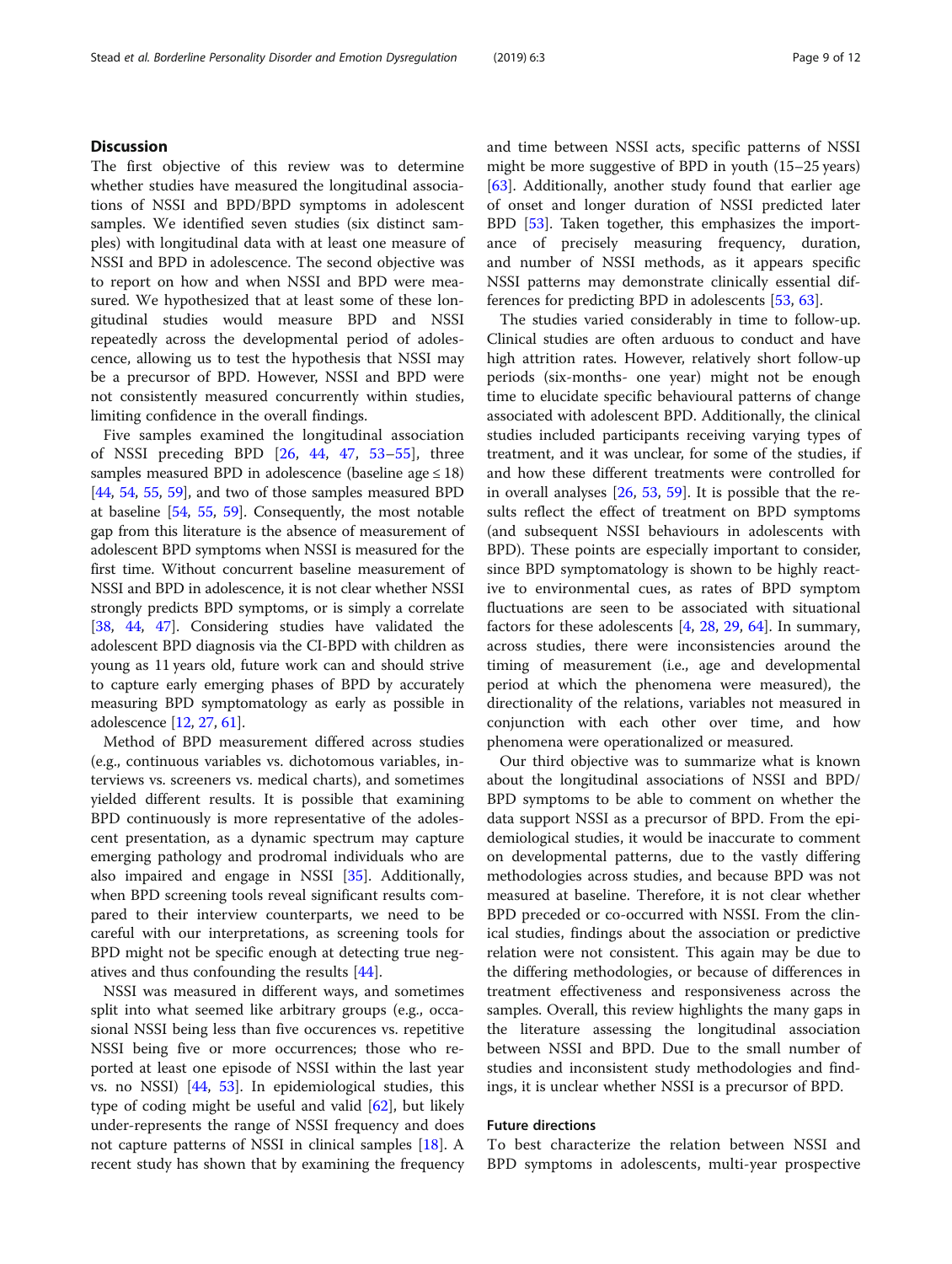<span id="page-9-0"></span>studies with at least three time points are needed that measure NSSI and BPD symptoms at each wave of the study. Additionally, including and examining both epidemiological and clinical samples is important, as NSSI is highly prevalent in both of these samples, and intergroup differences on developmental precursors are plausible. Precise measurement of methods, frequency, and functions of NSSI, and the other behaviours of the BPD NSSI/suicide criterion (i.e., suicidal behaviours, gestures, and threats), in conjunction with suicidal ideation, should improve prediction. These behaviours are clinically related, and their co-occurrence probably best predicts BPD. In line with the work of Nakar et al. (2016), measurement of substance use, and potentially other more socially acceptable emotion dysregulation behaviours may also provide fundamental information about symptom trajectory profiles of BPD in adolescence, and therefore should be also included [\[3](#page-10-0), [44](#page-10-0)]. Studying all of these emotion dysregulation behaviours together could provide useful information about early detection of BPD.

The age range of the adolescent sample needs to be considered carefully when comparing studies measuring NSSI and BPD together. There is a peak in symptoms of both NSSI and BPD in adolescence, and these symptoms may be more strongly correlated during this time [[12,](#page-10-0) [13](#page-10-0)]. Some studies examined NSSI and BPD in youth 13 to 21 or 15 to 25 years of age, and were not included in our review, due to sample age crossing into young adulthood [\[7](#page-10-0), [63\]](#page-11-0). Developmental stage needs to be considered when examining the developmental course of these phenomena, especially since BPD is conceptualized as a developmental disorder [[28](#page-10-0)]. There are important developmental (e.g., physiological, neurobiological, environmental, etc.) changes that occur during adolescence that warrant BPD and other clinical features to be examined in isolation within this developmental stage, as these changes in biological and environmental systems probably have important implications on behavioural symptom presentations [[65](#page-11-0)–[67](#page-11-0)].

## Conclusion

To optimally investigate the developmental precursors of BPD, researchers should employ prospective research designs that incorporate many aspects of the biosocial model of BPD within a developmental framework [\[28](#page-10-0), [29](#page-10-0)]. This review highlights the need for concurrent measurement of BPD symptoms and common indicators of emotion dysregulation, such as NSSI, suicidal behaviours and substance use across the developmental window of adolescence. This measurement work is critically important to delineate the developmental precursors associated with a coher-ent and persistent BPD syndrome in adolescents [\[63](#page-11-0)]. This cited research is the foundation for the addition of other tests of the biosocial developmental model of BPD, namely biological (e.g., heart rate variability, temperament/personality etc.), and environmental (e.g., current life situations, treatment, etc.) factors.

#### Abbreviations

ASI-4: Adolescent Symptom Inventory 4th-edition; ASRI-4: Adult Self-Report Inventory 4th-edition; CI-BPD: Childhood Interview for DSM-IV Borderline Personality Disorder; CSI-4: Child Symptom Inventory 4th-edition; DSH: The Deliberate Self-Harm Inventory; FASM: The Functional Assessment of Self-Mutilation; IPDE-BOR: The International Personality Disorder Examination; NSSI: Non-suicidal self-injury; SA: Suicide attempts; SCID-I: The Structured Clinical Interview for DSM-IV Axis I; SCID-II: The Structured Clinical Interview for DSM-IV Axis II Personality Disorders; SHBQ: The Self-Harm Behaviour Questionnaire; SI: Suicidal ideation; SITBI-G: Self-Injurious Thoughts and Behaviors Interview- German version; ST: Suicide threats

## Acknowledgements

The writing of this review was supported in part by a doctoral fellowship from the Social Sciences and Humanities Research Council of Canada awarded to VES under the supervision of KB and LAS.

### Funding

Not applicable.

### Availability of data and materials Not applicable.

## Authors' contributions

VES carried out the literature review search, screened articles and drafted the primary manuscript. KB and LAS provided intellectual direction and guidance, resolved any discrepancies in article inclusion, and provided feedback and improved the manuscript. All authors read and approved the final manuscript.

### Ethics approval and consent to participate

Not applicable.

#### Consent for publication

Not applicable.

#### Competing interests

The authors declare that they have no competing interests.

## Publisher's Note

Springer Nature remains neutral with regard to jurisdictional claims in published maps and institutional affiliations.

#### Author details

<sup>1</sup>Department of Psychology, Neuroscience & Behaviour, McMaster University, 1280 King St West, Hamilton, ON L8S 4K1, Canada. <sup>2</sup>Department of Psychiatry and Behavioural Neurosciences, McMaster University, St. Joseph's Healthcare Hamilton, 100 West 5th, Administration - B3, Hamilton L8N 3K7, ON, Canada. <sup>3</sup>McMaster Children's Hospital, 1200 Main St. West Hamilton, Hamilton, ON L9N 3Z5, Canada.

## Received: 3 September 2018 Accepted: 1 February 2019 Published online: 13 February 2019

#### References

1. Skodol AE, Gunderson JG, Pfohl B, Widiger TA, Livesley WJ, Siever LJ. The borderline diagnosis I: psychopathology, comorbidity, and personality structure. Biol Psychiatry. 2002;51:936–50.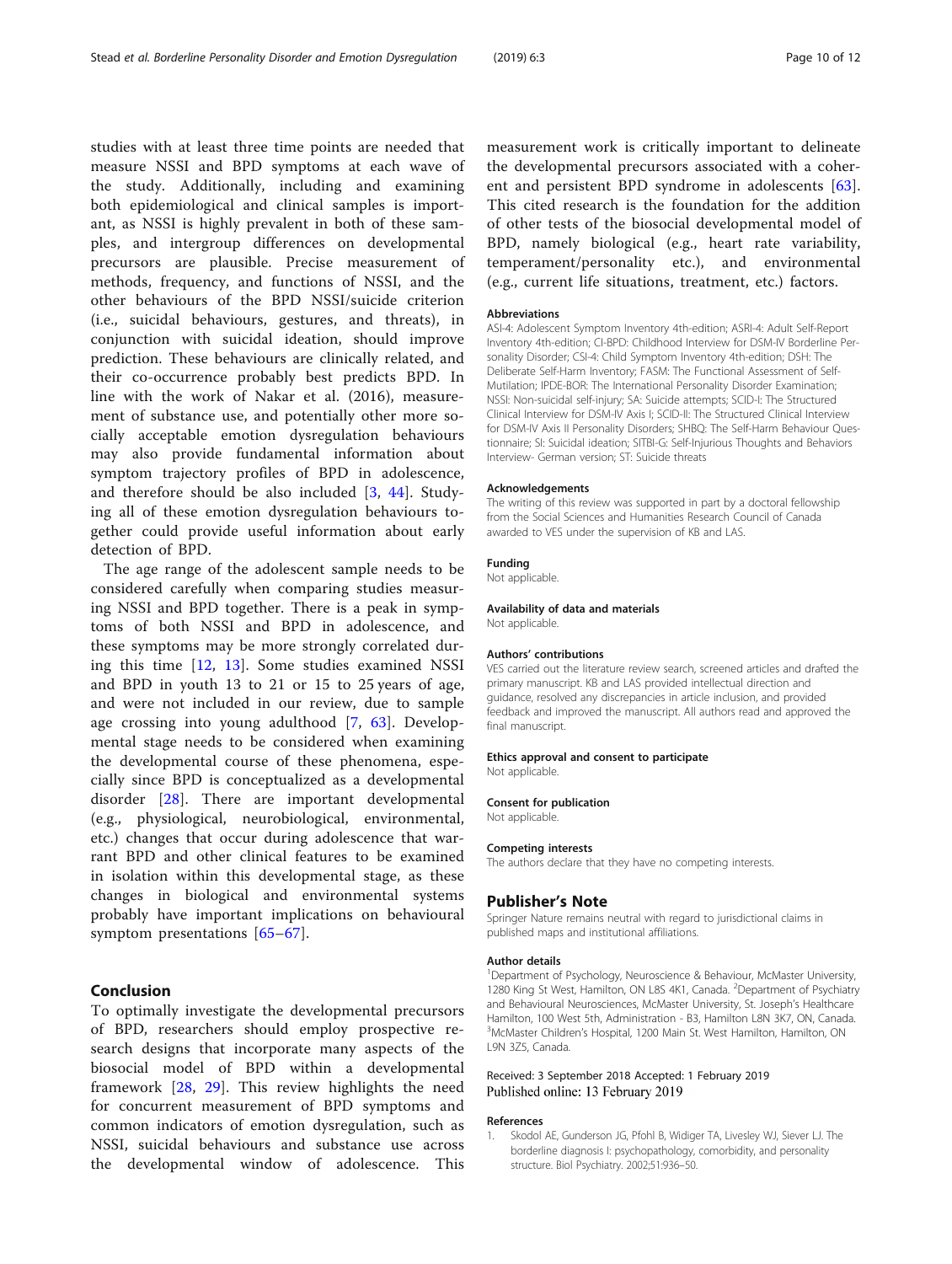- <span id="page-10-0"></span>3. Kaess M, Brunner R, Chanen A. Borderline personality disorder in adolescence. Pediatrics. 2014;34:782–93.
- 4. Sharp C, Wall K. Personality pathology grows up: adolescence as a sensitive period. Curr Opin Psychol. 2018;21:111–6.
- 5. Zanarini MC, Frankenburg FR, Dubo ED, Sickel AE, Trikha A, Levin A, Reynolds V. Axis I comorbidity of borderline personality disorder. Am J Psychiatr. 1998;155:1733–9.
- Klonsky ED, Glenn CR. Assessing the functions of non-suicidal self-injury: psychometric properties of the inventory of statements about self-injury (ISAS). J Psychopathol Behav Assess. 2009;31:215–9.
- 7. Kaplan C, Tarlow N, Stewart JG, Aguirre B, Galen G, Auerbach RP. Borderline personality disorder in youth: the prospective impact of child abuse on non-suicidal self-injury and suicidality. Compr Psychiatry. 2016;71:86–94.
- Yen S, Gagnon K, Spirito A. Borderline personality disorder in suicidal adolescents. Personal Ment Health. 2013;7:89–101.
- 9. Zanarini MC, Frankenburg FR, Reich DB, Fitzmaurice G, Weinberg I, Gunderson JG. The 10-year course of physically self-destructive acts reported by borderline patients and axis II comparison subjects. Acta Psychiatr Scand. 2008;117:177–84.
- 10. Zanarini MC, Frankenburg FR, Ridolfi ME, Jager-Hyman S, Hennen J, Gunderson JG. Reported childhood onset of self-mutilation among borderline patients. J Personal Disord. 2006;20:9–15.
- 11. American Psychiatric Association. Diagnostic and statistical manual of mental disorders (DSM-5®). In: American Psychiatric Publishing; 2013.
- 12. Courtney-Seidler EA, Klein D, Miller AL. Borderline personality disorder in adolescents. Clin Psychol Sci Pract. 2013;20:425–44.
- 13. Muehlenkamp JJ, Ertelt TW, Miller AL, Claes L. Differentiating non-suicidal self-injury in adolescent outpatients: symptoms of borderline personality disorder. J Child Psychol Psychiatry. 2011;52:148–55.
- 14. Sadeh N, Londahl-Shaller EA, Piatigorsky A, Fordwood S, Stuart BK, McNiel DE, Klonsky ED, Ozer EM, Yaeger AM. Functions of non-suicidal self-injury in adolescents and young adults with borderline personality isorder symptoms. Psychiatry Res. 2014;216:217–22.
- 15. Selby EA, Bender TW, Gordon KH, Nock MK, Joiner TE Jr. Non-suicidal selfinjury (NSSI) disorder: a preliminary study. Pers Disord: Theory, Res Treat. 2012;3:167.
- 16. Crowell SE, Beauchaine TP, Hsiao RC, Vasilev CA, Yaptangco M, Linehan MM, McCauley E. Differentiating adolescent self-injury from adolescent depression: possible implications for borderline personality development. J Abnorm Child Psychol. 2012;40:45–57.
- 17. Ferrara M, Terrinoni A, Williams R. Non-suicidal self-injury (Nssi) in adolescent inpatients: assessing personality features and attitude toward death. Child Adolesc Psychiatry Ment Health. 2012;6:12.
- 18. Goodman M, Tomas IA, Temes CM, Fitzmaurice GM, Aguirre BA, Zanarini MC. Suicide attempts and self-injurious behaviours in adolescent and adult patients with borderline personality disorder. Personal Ment Health. 2017;11:157–63.
- 19. Jacobson CM, Muehlenkamp JJ, Miller AL, Turner JB. Psychiatric impairment among adolescents engaging in different types of deliberate self-harm. J Clin Child Adolesc Psychol. 2008;37:363–75.
- 20. Muehlenkamp JJ, Ertelt TW, Miller AL, Claes L. Borderline personality symptoms differentiate non-suicidal and suicidal self-injury in ethnically diverse adolescent outpatients. J Child Psychol Psychiatry. 2011;52:148–55.
- 21. Cerutti R, Manca M, Presaghi F, Gratz KL. Prevalence and clinical correlates of deliberate self-harm among a community sample of Italian adolescents. J Adolesc. 2011;34:337–47.
- 22. Gratz KL, Latzman RD, Young J, Heiden LJ, Damon J, Hight T, Tull MT. Deliberate self-harm among underserved adolescents: the moderating roles of gender, race, and school-level and association with borderline personality features. Pers Disord: Theory, Res Treat. 2012;3:39.
- 23. Klonsky ED, Olino TM. Identifying clinically distinct subgroups of self-injurers among young adults: a latent class analysis. J Consult Clin Psychol. 2008;76:22.
- 24. Greenfield B, Henry M, Lis E, Slatkoff J, Guilé JM, Dougherty G, Zhang X, Raz A, Arnold LE, Daniel L, Mishara BL. Correlates, stability and predictors of borderline personality disorder among previously suicidal youth. European Child Adolesc Psychiatr. 2015;24:397–406.
- 25. Bondurant H, Greenfield B, Tse SM. Construct validity of the adolescent borderline personality disorder: a review. Canadian Child Adolesc Psychiatr Rev. 2004;13:53.
- 26. Homan KJ, Sim LA, Fargo JD, Twohig MP. Five-year prospective investigation of self-harm/suicide-related behaviors in the development of borderline personality disorder. Pers Disord: Theory, Res Treat. 2017;8:183.
- 27. Miller AL, Muehlenkamp JJ, Jacobson CM. Fact or fiction: diagnosing borderline personality disorder in adolescents. Clin Psychol Rev. 2008;28:969–81.
- 28. Crowell SE, Beauchaine TP, Linehan MM. A biosocial developmental model of borderline personality: elaborating and extending Linehan's theory. Psychol Bull. 2009;135:495.
- 29. Crowell SE, Kaufman EA, Beauchaine TP. A biosocial model of BPD: theory and empirical evidence. In: Sharp C, Thackett JL, editors. Handbook of borderline personality disorder in children and adolescents. New York: Springer; 2014. p. 143–57.
- 30. Gratz KL, Dixon-Gordon KL, Tull MT. Self-injurious behaviors in adolescents with borderline personality disorder. In: Sharp C, Thackett JL, editors. Handbook of borderline personality disorder in children and adolescents. New York: Springer; 2014. p. 195–210.
- 31. Wilkinson P. Non-suicidal self-injury. European Child Adolesc Psychiatr. 2013;22:75–9.
- 32. Mars B, Heron J, Crane C, Hawton K, Lewis G, Macleod J, Tilling K, Gunnell D. Clinical and social outcomes of adolescent self harm: population based birth cohort study. Br Med J. 2014;349:g5954.
- 33. Brière FN, Rohde P, Seeley JR, Klein D, Lewinsohn PM. Adolescent suicide attempts and adult adjustment. Depress Anxiety. 2015;32:270–6.
- 34. Consoli A, Cohen D, Bodeau N, Guile JM, Mirkovic B, Knafo A, Mahé V, Laurent C, Renaud J, Labelle R, Breton JJ. Risk and protective factors for suicidality at 6-month follow-up in adolescent inpatients who attempted suicide: an exploratory model. Canadian J Psychiatr Revue Canadienne de psychiatry. 2015;60:S27.
- 35. Yen S, Weinstock LM, Andover MS, Sheets ES, Selby EA, Spirito A. Prospective predictors of adolescent suicidality: 6-month posthospitalization follow-up. Psychol Med. 2013;43:983–93.
- 36. Stepp SD, Olino TM, Klein DN, Seeley JR, Lewinsohn PM. Unique influences of adolescent antecedents on adult borderline personality disorder features. Pers Disord: Theory, Res Treat. 2013;4:223.
- 37. Chanen AM, McCutcheon L. Prevention and early intervention for borderline personality disorder: current status and recent evidence. Br J Psychiatry. 2013;202:s24–9.
- 38. Ware JH. Linear models for the analysis of longitudinal studies. Am Stat. 1985;39:95–101.
- 39. Nock MK, Kessler RC. Prevalence of and risk factors for suicide attempts versus suicide gestures: analysis of the National Comorbidity Survey. J Abnormal Pychol. 2006;115:616.
- 40. Glenn CR, Klonsky ED. Nonsuicidal self-injury disorder: an empirical investigation in adolescent psychiatric patients. J Clin Child Adolesc Psychol. 2013;42:496–507.
- 41. Sharp C, Ha C, Michonski J, Venta A, Carbone C. Borderline personality disorder in adolescents: evidence in support of the childhood interview for DSM-IV borderline personality disorder in a sample of adolescent inpatients. Compr Psychiatry. 2012;53:765–74.
- 42. Liberati A, Altman DG, Tetzlaff J, Mulrow C, Gøtzsche PC, Ioannidis JP, Clarke M, Devereaux PJ, Kleijnen J, Moher D. The PRISMA statement for reporting systematic reviews and meta-analyses of studies that evaluate health care interventions: explanation and elaboration. PLoS Med. 2009;6:e1000100.
- 43. Lereya ST, Winsper C, Heron J, Lewis G, Gunnell D, Fisher HL, Wolke D. Being bullied during childhood and the prospective pathways to self-harm in late adolescence. J Am Acad Child Adolesc Psychiatry. 2013;52:608–18.
- 44. Nakar O, Brunner R, Schilling O, Chanen A, Fischer G, Parzer P, Carli V, Wasserman D, Sarchiapone M, Wasserman C, Hoven CW. Developmental trajectories of self-injurious behavior, suicidal behavior and substance misuse and their association with adolescent borderline personality pathology. J Affect Disord. 2016;197:231–8.
- 45. Brunner R, Kaess M, Parzer P, Fischer G, Carli V, Hoven CW, Wasserman C, Sarchiapone M, Resch F, Apter A, Balazs J. Life-time prevalence and psychosocial correlates of adolescent direct self-injurious behavior: a comparative study of findings in 11 European countries. J Child Psychol Psychiatry. 2014;55:337–48.
- 46. Gibbon M, Spitzer RL, Williams JB, Benjamin LS, First MB. Structured clinical interview for DSM-IV axis II personality disorders (SCID-II): American Psychiatric Publishing; 1997.